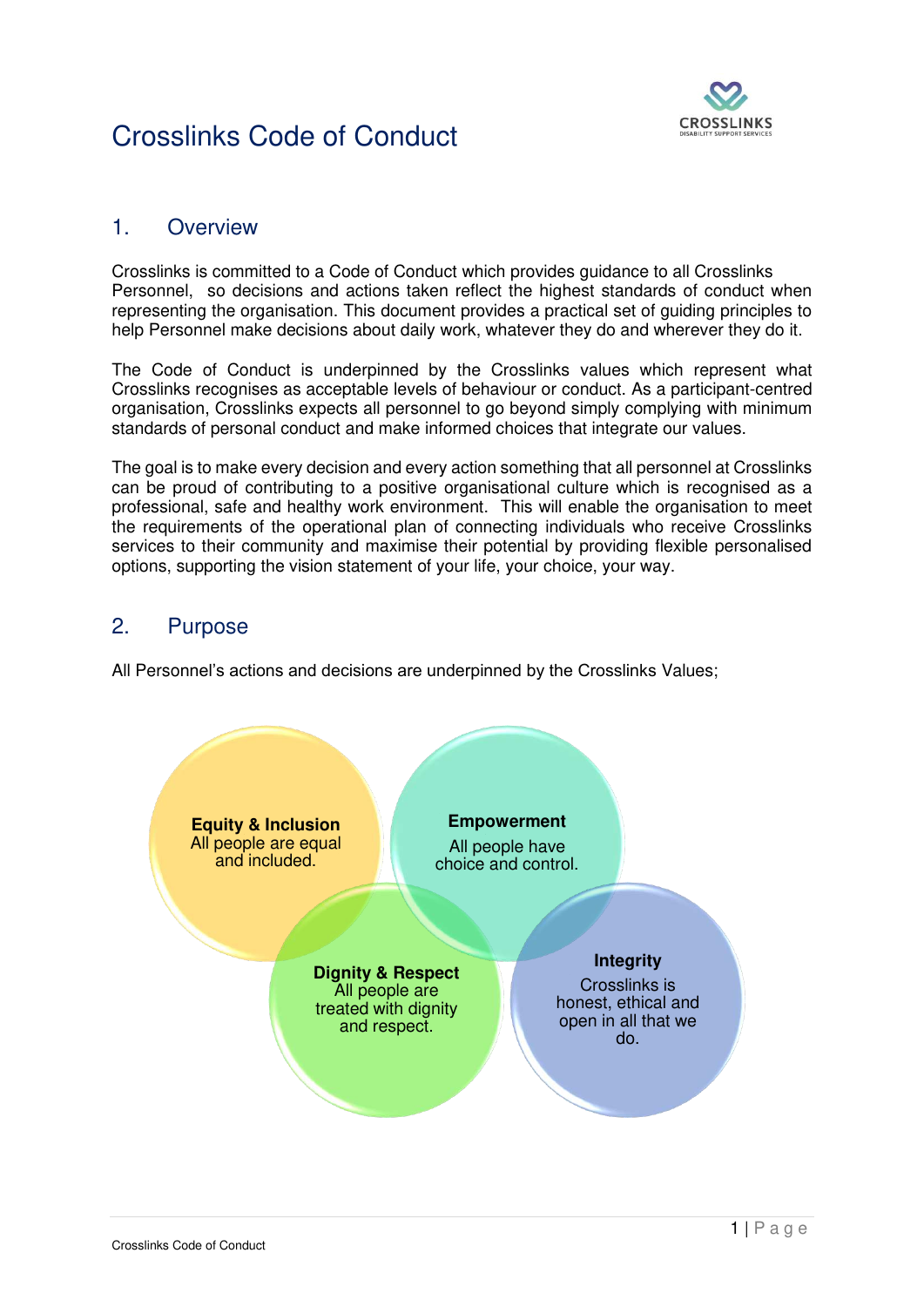

#### 3. Scope

The Code of Conduct applies to all **Personne**l, which for the purposes of this code includes;

- a) Every employee or officer of Crosslinks,
- b) Every contractor of Crosslinks when performing activities on behalf of Crosslinks; and
- c) Every Volunteer of Crosslinks.

It is important all Personnel reads and understands the Code of Conduct and complies with it as personnel of Crosslinks. Breaches of the Code of Conduct may lead to disciplinary action such as counselling through to dismissal. In addition, if personnel break the law they may also be held personally and criminally liable for their action.

#### 4. Principles

Crosslinks is committed to the obligations of the National Disability Insurance Scheme (NDIS);

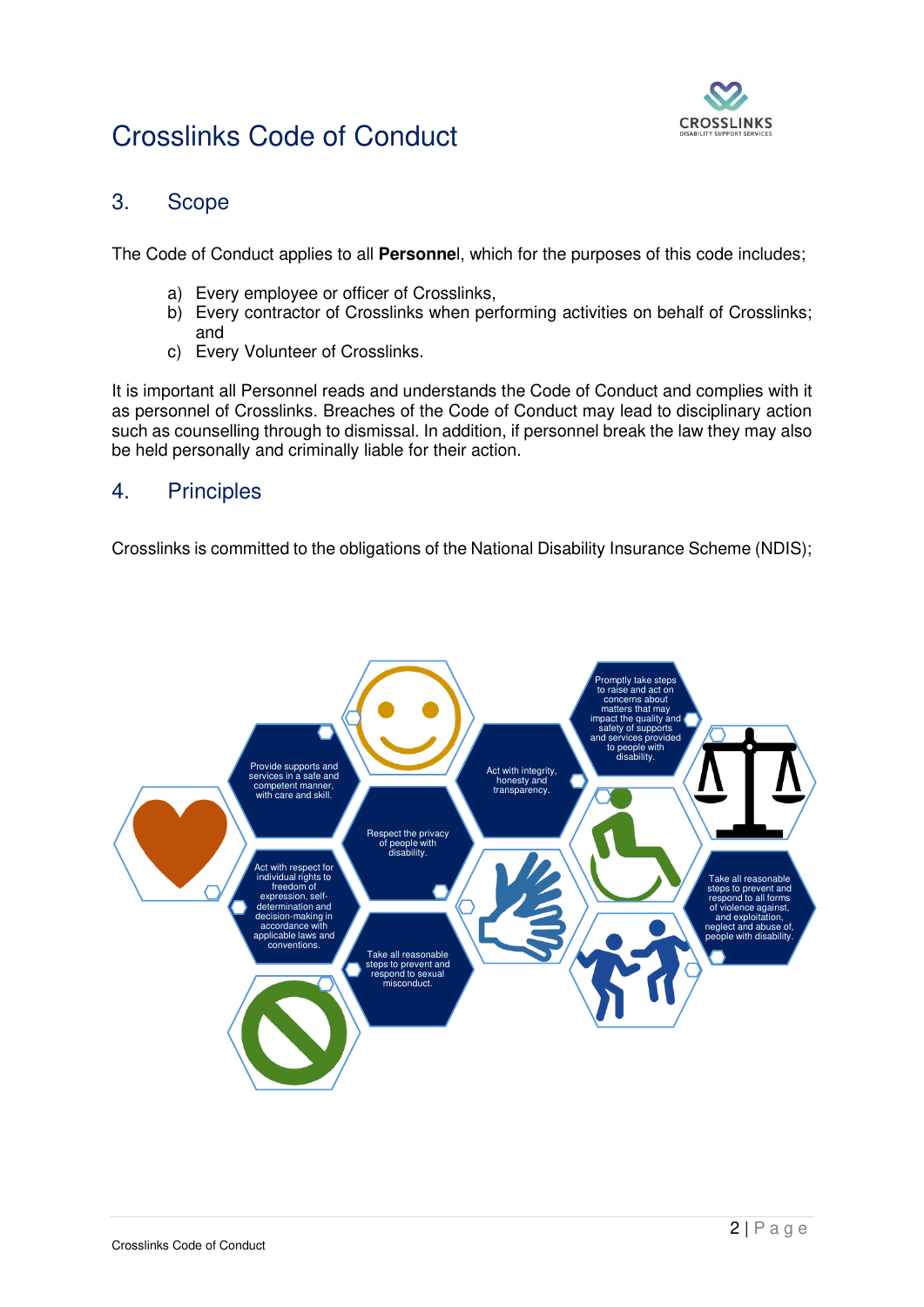

# Respect and Integrity

At Crosslinks we aim to ensure our participants are;

- $\checkmark$  provided with necessary mechanisms to safeguard their emotional wellbeing, personal security and property, and make choices and decisions for themselves;
- $\checkmark$  encouraged to maintain and develop their health and wellbeing;
- $\checkmark$  active participants in the community;
- $\checkmark$  able to explore their talent, interests and abilities;
- $\checkmark$  engaged in socially valued activities, including work, education, and leisure activities; and maintain independence and control of their own lives.

Crosslinks will;

- $\checkmark$  Have a person-centred approach to service design, planning, delivery and review allowing people who choose to use Crosslinks to direct their services and make choices;
- $\checkmark$  Communicate with participants in a form, language and manner that enables them to understand the information and provide opportunities for the participants to communicate their will, choices and preferences;
- $\checkmark$  Understand, respect and respond to the cultural needs of participants, their family and carers from other cultures, including Aboriginal and Torres Strait Islander people.



Crosslinks personnel must maintain the confidentiality of information entrusted to them by Crosslinks, its participants and families, contractors, suppliers and corporate partners, except when the disclosure is authorised in writing by a member of the Executive Team or required by laws and regulations to which Crosslinks is bound.

Personnel will always be mindful to protect the participants' dignity when sharing required handover information with other personnel and value the participants right to be respectfully and accurately represented.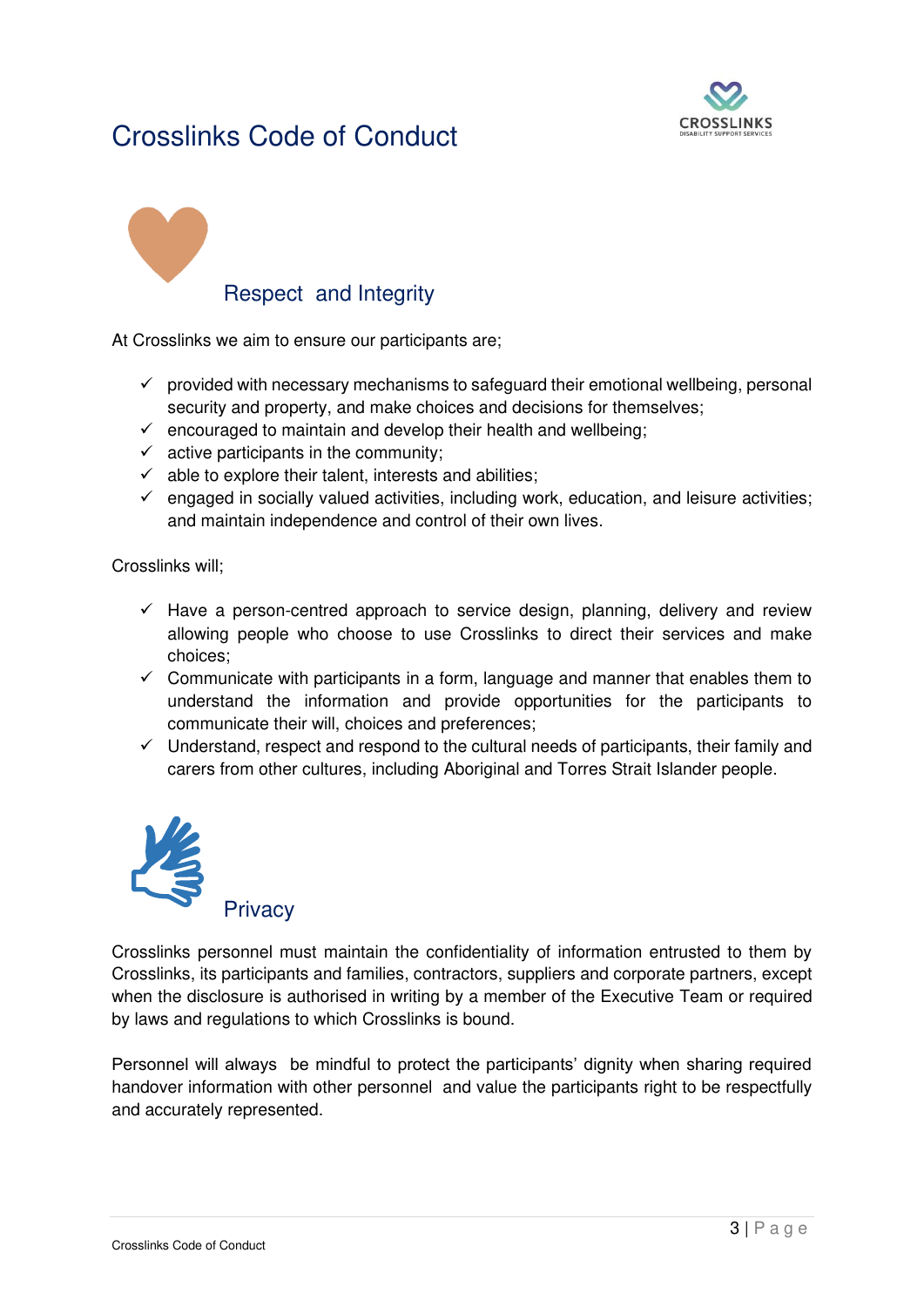

## Provide support and services in a safe and competent manner

Crosslinks Personnel will;

- $\checkmark$  perform duties conscientiously and with professionalism, integrity and honesty;
- $\checkmark$  apply the highest standards of personal conduct in dealings with participants, families, carers, advocates and other agencies;
- $\checkmark$  fulfil responsibilities and accountabilities in accordance with their job description and other duties as so directed, with due care and diligence;
- $\checkmark$  support the decisions of management and the Board of Crosslinks;
- $\checkmark$  adhere to policies, procedures and work guidelines of Crosslinks;
- $\checkmark$  take all reasonable care and consideration to avoid placing participants at risk of injury or harm;
- $\checkmark$  understand and comply with Crosslinks work instructions and maintain records as required; and
- $\checkmark$  observe the privacy, dignity, confidentiality of co-workers, participants, their families, carers and advocates.



## Integrity, Honesty & Transparency

Crosslinks will;

- $\checkmark$  respect individual differences and the rights of others to have an opinion that is different to ours;
- $\checkmark$  act with fairness and impartiality;
- $\checkmark$  assist participants to present themselves in the community as they choose and in such a way that they are accepted and integrated;
- $\checkmark$  respect the rights and dignity of participants;
- $\checkmark$  to the best of our ability, give full information and advice in a manner that is clear, simple and most appropriate for the person it is intended.
- $\checkmark$  Protect the reputation of the organisation, participants and other personnel.
- ✓ Use resources (physical, human, financial, information) properly, efficiently, economically, sustainably and with care avoiding damage or loss.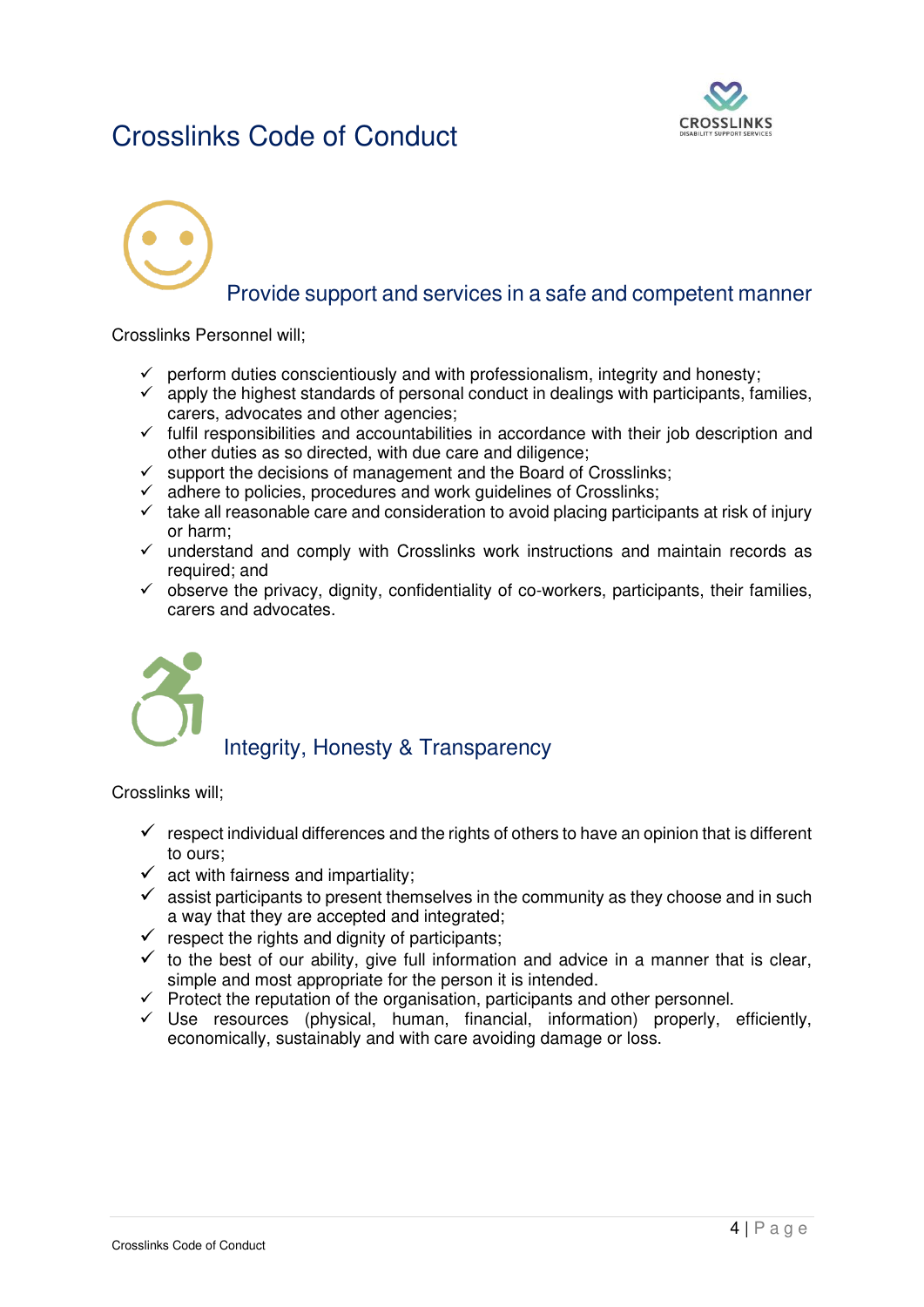

# Complaints, Disputes and Incident Management

Crosslinks will;

- $\checkmark$  support a culture where all personnel, participants, and their families can feel safe and empowered to raise concerns and report all quality and safeguarding issues through the appropriate channels;
- $\checkmark$  refrain from, and not accept, bullying, harassment and discrimination and will report any such conduct by co-workers to management as soon as possible;
- $\checkmark$  follow the Incident Management procedure when you identify a potential incident or a complaint;
- $\checkmark$  report incidents of misconduct to management immediately or as soon as practicable;
- $\checkmark$  resolve complaints, grievances and disputes fairly, efficiently and in a timely manner appropriate to the individual's needs (e.g. cultural context and nature of disability), and in a non-threatening, non-defensive manner without threat or fear of adverse consequences;
- $\checkmark$  be flexible in responding to minor suggestions about service delivery to better suit the participant's need (such as adjusting mealtimes or moving a piece of furniture); and
- $\checkmark$  offer opinions but support the decision of the team and decisions by management and the Board of Directors.



## Protection of Human Rights

Crosslinks will;

- $\checkmark$  educate personnel on all aspects of a participant's Human Rights;
- $\checkmark$  Safeguard a participants Human Rights by preventing, acting on and reporting any form of discrimination, exploitation, abuse, harm, neglect and violence to the participants. This includes:
	- Acting in a way that prevents any form of discrimination, exploitation, abuse, harm, neglect and violence to the participants;
	- Not committing or participating, in any form of discrimination, exploitation, abuse, harm, neglect and violence to the participants;
	- Identifying, and responding to any situations that could lead to any form of discrimination, exploitation, abuse, harm, neglect and violence to the participants; and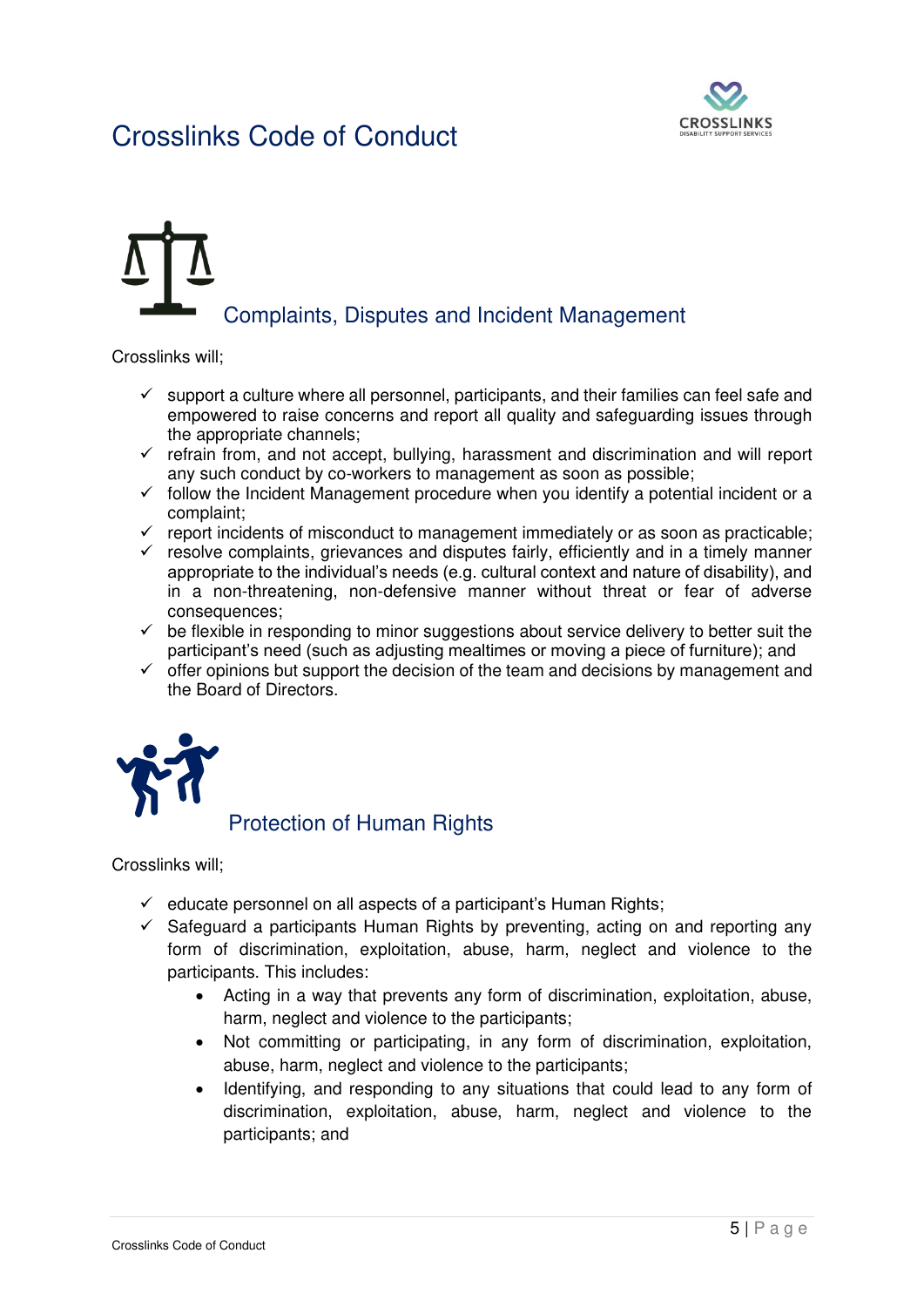

- Reporting incidents of, or incidents that may lead to, any form of discrimination, exploitation, abuse, harm, neglect and violence to the participants, to the Crosslinks Management and/or regulatory bodies.
- $\checkmark$  Report any occurrence of any unauthorised Restrictive Practices immediately (as far as practicable) via The Links. If a Restrictive Practice is required and used in an emergency, or a crisis, in order to safeguard the participant and prevent greater harm, ensure personnel will document and report the use of such practice immediately via The Links.
- $\checkmark$  Document any ongoing restrictive practises in a Positive Behaviour Support (PBS) plan, developed by an accredited PBS practitioner, which is understood and followed by each personnel that provides support for the participant.
- $\checkmark$  Personnel must work in partnership with the PBS practitioner and manager.
- $\checkmark$  Act to safeguard the personal security and property of participants and co-workers.



#### Prevention of Sexual Misconduct

Crosslinks will;

- $\checkmark$  Report any form of sexual misconduct, and act to protect the participant, and report cases of sexual misconduct or their concerns about sexual misconduct;
- $\checkmark$  Ensure personnel are aware that sexual misconduct encompasses acts or behaviours experienced by the person with disability as being sexual in nature and can be physical and verbal in nature;
- $\checkmark$  Maintain professional boundaries in developing relationships with participants and their families;
- $\checkmark$  Ensure that no personnel, volunteer, student, contractor, or Board member connected with Crosslinks enters an intimate or sexual relationship with Crosslinks' participants;
- $\checkmark$  report any concerns relating to sexual misconduct or inappropriate relationships, to their line manager. These include abuse or concerns of an alleged abuse towards a participant from a third party.

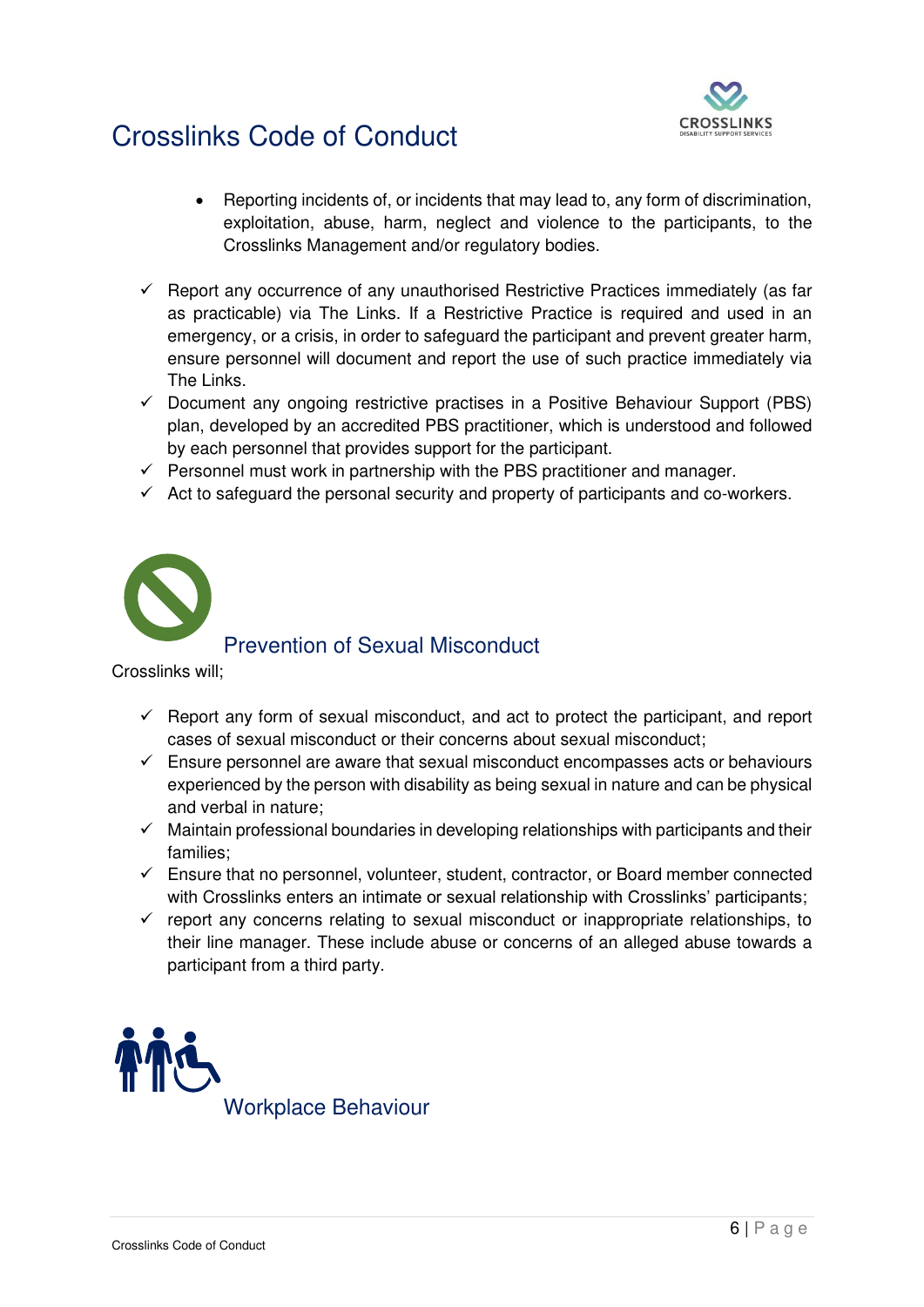

All personnel will conduct themselves in a professional manner when interacting with others or when managing personnel. All personnel must consider their own behaviour and the impact that this can have on others. It is not the intent, but the effect of the behaviour. Crosslinks recognises that personalities, characters and management styles may differ but, notwithstanding these differences, as a minimum standard all staff are expected to:

- Work co-operatively with others in order to achieve objectives;
- Manage performance in an appropriate and fair manner;
- Give and receive constructive feedback as part of normal day-to-day work. Such feedback should be evidence-based and delivered in an appropriate manner;
- Consider other people's perspectives in order to help reach agreement; and
- Establish good working relationships.

Crosslinks **will not** support any of the following and disciplinary procedures may occur for;

- $\checkmark$  abusive, derogatory or obscene language;
- $\checkmark$  discriminatory, threatening, harassing or bullying behaviour;
- $\checkmark$  providing advice to participants on financial matters;
- $\checkmark$  offering or providing services that create a conflict of interest;
- $\checkmark$  any relationship that has the potential for a conflict of interest;
- $\checkmark$  providing services which the personnel does not have the appropriate skills and/or training, or authorisation to do;
- $\checkmark$  physical violence including throwing objects;
- $\checkmark$  insensitive jokes and pranks;
- $\checkmark$  inappropriate behaviour of a sexual nature, including unwelcome advances, jokes and comments on appearance;
- $\checkmark$  body contact or display of offensive materials;
- $\checkmark$  inappropriate criticism of personnel or Crosslinks;
- $\checkmark$  inappropriate arguments with participants, their families, carers or other service providers and;
- $\checkmark$  not following lawful instruction and
- $\checkmark$  inappropriate standard of dress.

#### Consequence and power control approach

Crosslinks **will not** support a consequence and power control approach to care. This is when someone uses warnings, threats or intimidation to make someone do what they want them to do. Consequence control often involves threats about things, people or activities that are important to the person.

Examples include:

- personal threats involving relationships or possessions;
- coercion or bribery; and
- punishment or implication of punishment.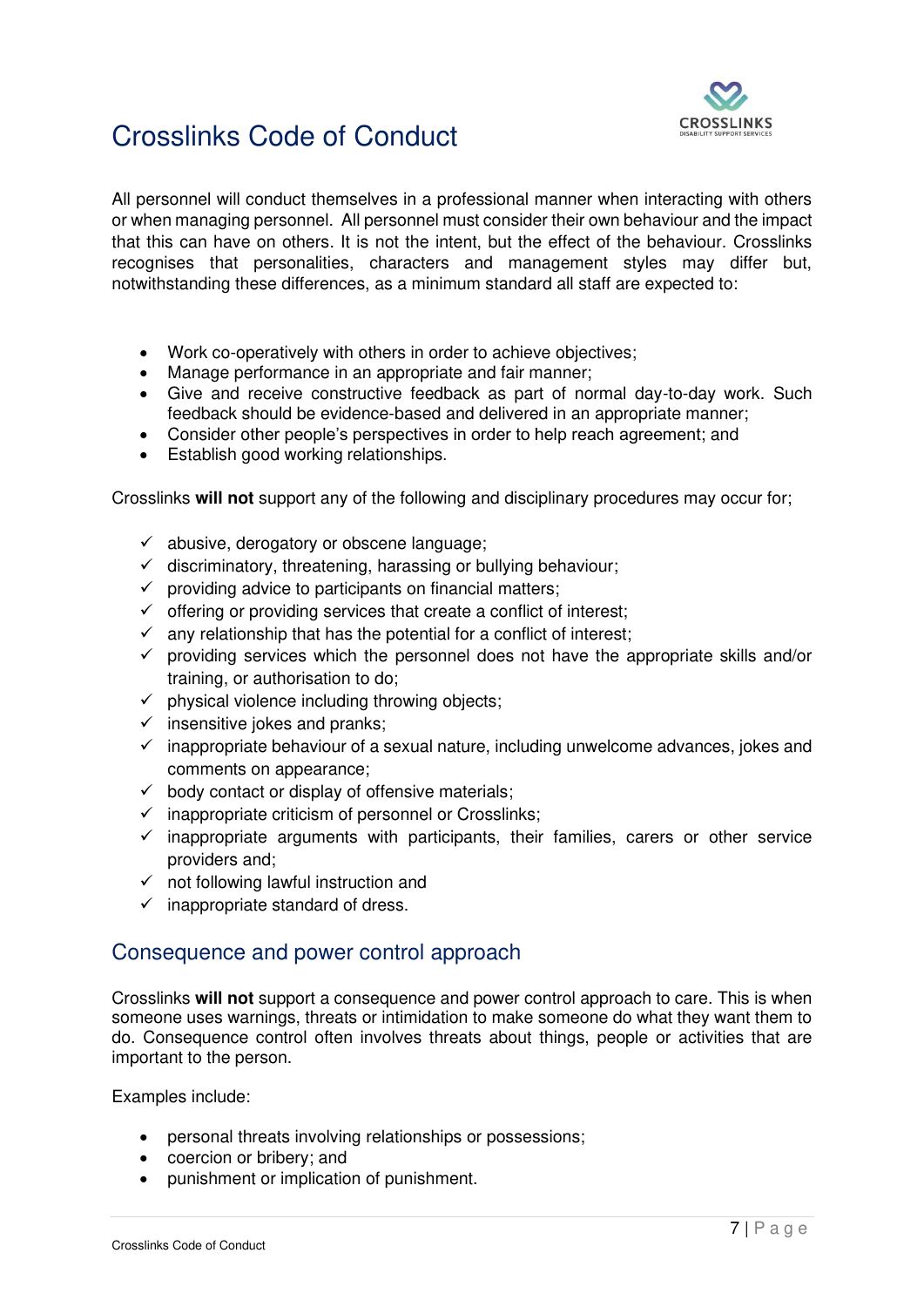

Power control is where a person uses their position of power or authority to control another person's behaviour or make them do something.

Examples of power control include:

- being told not to move or to speak;
- being told to sit down; and
- treating adults like they are children.

#### Bullying and Harassment

Crosslinks has **zero tolerance** for Bullying, Discrimination and Harassment in the workplace. If proven Crosslinks will take disciplinary action. Behaviours that characterise bullying may include but not limited to repeated offensive, abusive, belittling or threatening behaviour directed at another person or a group of people.

Bullying may lead to the person or group of people subjected to the behaviour feeling victimised, offended, demeaned, humiliated, intimidated, or suffering detriment or disadvantage.

Managers and team members must take action to address and prevent bullying and harassment in the workplace and report immediately.



Leadership Behaviour

Leaders will:

- $\checkmark$  provide fair and consistent leadership, information, resources;
- $\checkmark$  support correct policies and procedures usage;
- $\checkmark$  coach and mentor personnel to develop in their chosen role;
- $\checkmark$  ensure this Code of Conduct is communicated to personnel at induction and annually and that they are aware of its contents and how it applies to them;
- $\checkmark$  ensure that personnel know what their job involves (what is expected, how it is to be done, what they are accountable for and how their performance will be managed);
- $\checkmark$  supervise personnel in their teams, acknowledging good performance and actively correcting unsatisfactory performance;
- $\checkmark$  support the ongoing development of personnel; and
- $\checkmark$  manage change as ongoing, continuous and positive in the workplace.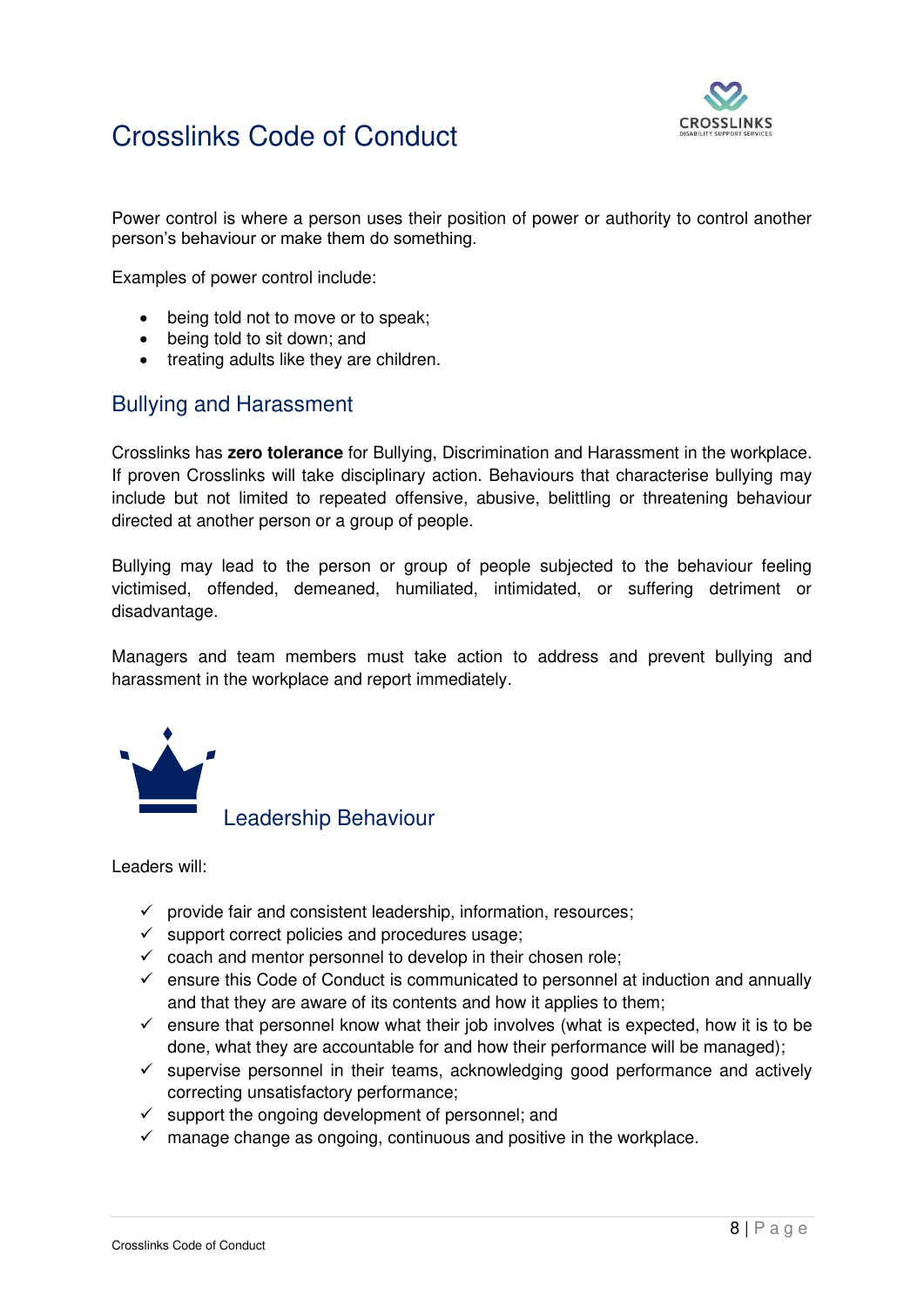

# Conflict of Interest

A conflict of interest exists when personnel participate in an activity, decision making process or business interest which could interfere with the interests of Crosslinks. It is expected that no personnel be involved in any conduct or activity that may compromise their ability to make impartial business decisions and which, in turn, could harm or adversely affect the organisation's operations, business or interests.

All personnel are required to avoid actual and apparent conflicts of interest and furthermore, if a potential conflict of interest is known they must advise their line manager as soon as possible. Personnel wishing to pursue business interests outside of their employment contract with Crosslinks such as serving as a Director of another organisation working at other organisations which may be perceived or a real conflict, are required to obtain written approval from Crosslinks.

Crosslinks personnel involved in decision making processes who have an interest or who may be perceived as having an interest that may influence an objective decision-making process, must declare the potential conflict of interest and excuse themselves from the process.



## Record Keeping and Financial Controls

Crosslinks requires honest, accurate and timely recording and reporting of information in order to make responsible business decisions. All Crosslinks personnel are required to assist in these processes. All Crosslinks taxation, claims, accounting, insurance, financial and legal matters must be documented and recorded accurately in a timely manner. Any identified information relating to personnel, finances, participants or third parties, which is not correct must be rectified immediately. Crosslinks is dedicated to collecting information in an efficient, value-adding manner which ensures compliance with legislation, regulatory bodies to ensure sound business decisions are made.

Crosslinks owns the Intellectual Property (IP) rights to anything personnel create or develop during their employment. Crosslinks is entitled to the exclusive benefit of the works created by personnel and may require that moral rights to those works be waived.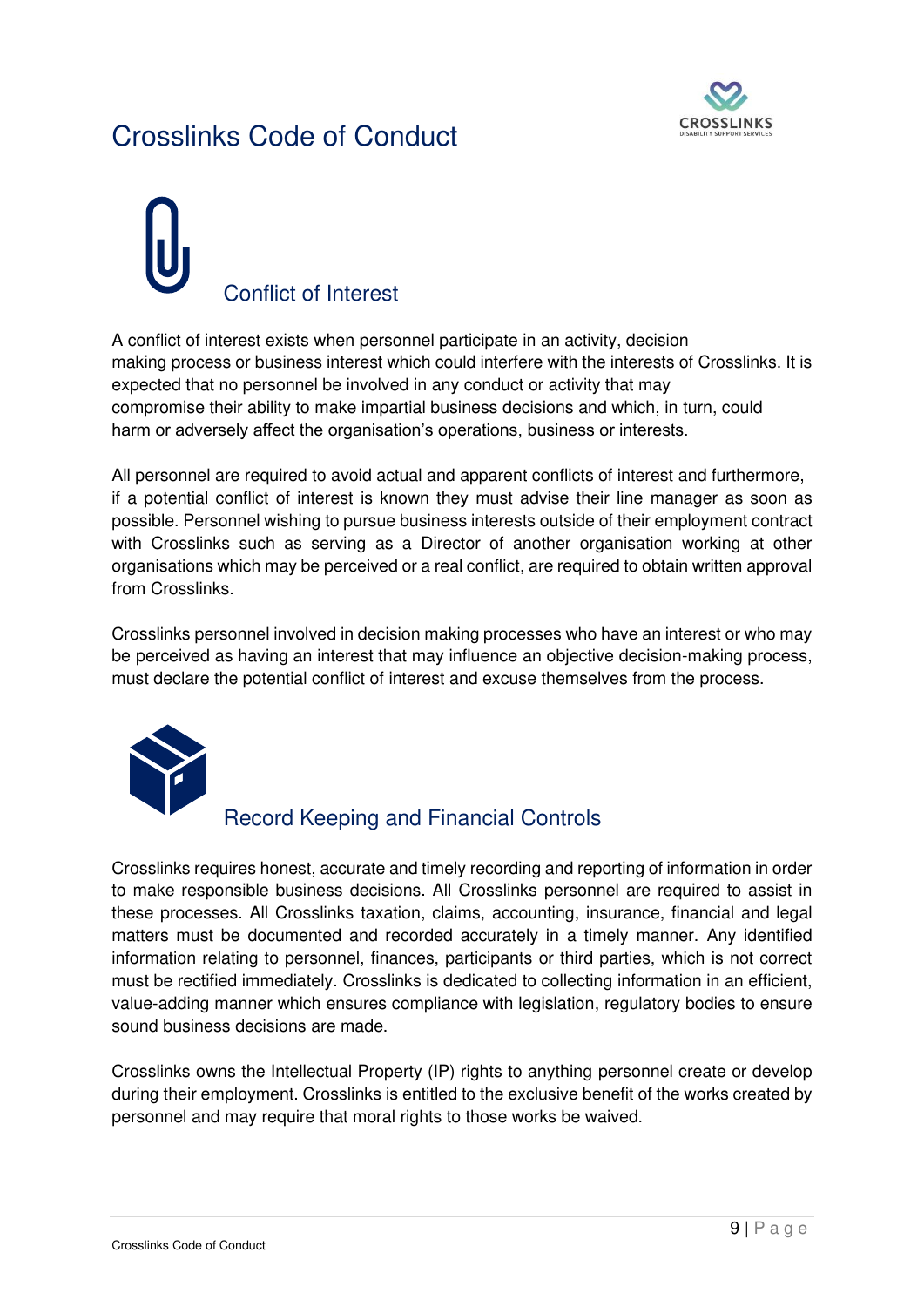



#### **Health and Safetv**

Crosslinks is committed to workplace wellbeing, health and safety. The priority is to ensure all personnel and participants regardless of where they work or what they do, return home safely and well at the end of every work day.

Successful Workplace wellbeing, health, and safety assured by:

- $\checkmark$  Personnel taking care of their own health and safety and that of co-workers, participants, suppliers and stakeholders;
- $\checkmark$  Reporting hazards, incidents or accidents and stopping or not commencing any work which appears to be unsafe;
- $\checkmark$  Wearing the specified footwear, clothing and personal protective equipment required for the job, without exception;
- $\checkmark$  Not coming to work under the influence of alcohol or illegal drugs or if you are generally unwell;
- $\checkmark$  Not smoking in or near any Crosslinks workplace and being at least 200 metres from Crosslinks signage and,
- $\checkmark$  Co-operate with all reasonable instruction to ensure that the highest possible WHS standards are maintained.

#### 5. Accountabilities

The code content owner is accountable for;

- a) Implementing this code,
- b) personnel affected by this code are aware of the responsibilities as it relates to their role in the organisation;
- c) Ongoing compliance at induction and annually as an employee or if disciplinary outcomes requires further understanding in the Code. (as required),
- d) Remedial action is taken if there is a breach, and
- e) Monitoring the requirements of the code and the relevance to Crosslinks.

#### 6. Review

The code is to be reviewed and evaluated by the Board at least once every year considering the purpose of the code and the outcome of any compliance reviews including breaches.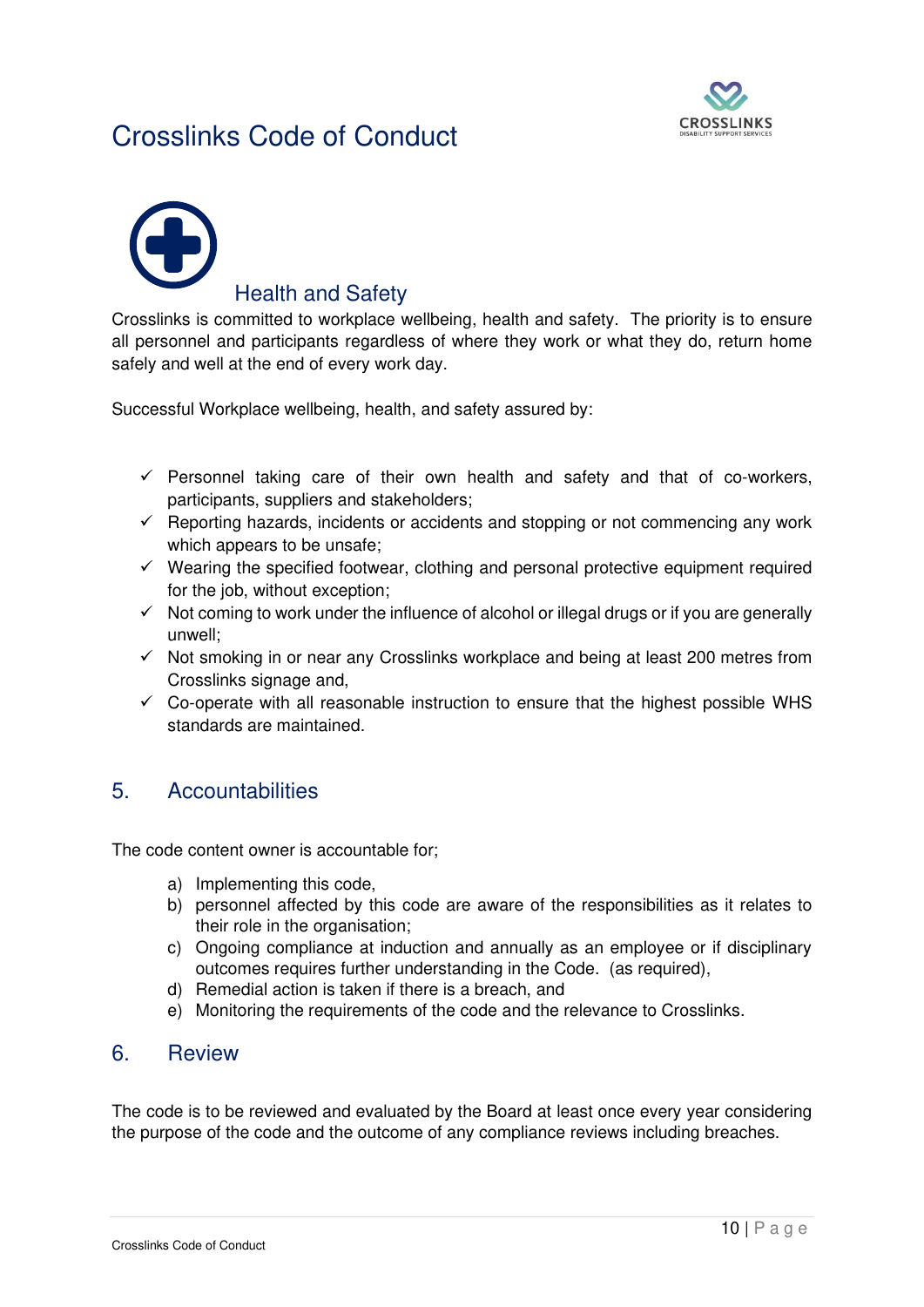

## 7. Definitions and Terms

Add terms and definitions if required and must align to Crosslinks and the sectors language.

| <b>Defined Terms</b>                                                          | <b>Definition</b>                                                                                                                                                                                                                                                                                                |  |  |
|-------------------------------------------------------------------------------|------------------------------------------------------------------------------------------------------------------------------------------------------------------------------------------------------------------------------------------------------------------------------------------------------------------|--|--|
| <b>Policy Approver</b>                                                        | The Board is responsible for the approval of the Code of<br>Conduct document content.                                                                                                                                                                                                                            |  |  |
| <b>Review Period</b>                                                          | The time between each appraisal of the relevant document.<br>This is usually annually in line with the anniversary of the<br>code being reviewed.                                                                                                                                                                |  |  |
| <b>Content Owner</b>                                                          | The People and Culture Manager has been deemed<br>responsible for the development, review and content of this<br>document.                                                                                                                                                                                       |  |  |
| <b>Conflict of interest</b>                                                   | A situation in which a person can derive personal benefit<br>from actions or decisions made in their official or work<br>capacity.                                                                                                                                                                               |  |  |
| Due diligence                                                                 | Describes the steps in a process that a reasonable person<br>exercises to avoid harm to another person or to their<br>property.                                                                                                                                                                                  |  |  |
| <b>Duty of care</b>                                                           | A legal obligation to always act in the best interest of<br>individuals and others; not act or fail to act in a way that<br>results in harm. act within your competence and not take on<br>anything you do not believe you can safely do.                                                                        |  |  |
| <b>Human Rights</b>                                                           | Human rights are fundamental rights and freedoms that are<br>intrinsic to every person by virtue of their status as a human<br>being.                                                                                                                                                                            |  |  |
| The Convention on the<br><b>Rights of Persons with</b><br><b>Disabilities</b> | Is a legally binding document ensuring that people with<br>disabilities have access to the same rights and opportunities<br>as people without disabilities.                                                                                                                                                      |  |  |
| <b>Person-centred</b><br><b>service</b><br>delivery                           | Ensures that people with disability lead and direct the<br>services and supports they use. (National Standards for<br><b>Disability Services)</b>                                                                                                                                                                |  |  |
| <b>Restrictive Practice</b>                                                   | Means any practice or intervention that has the effect of<br>restricting the rights or freedom of movement of a person<br>with disability.                                                                                                                                                                       |  |  |
| <b>Sexual misconduct</b>                                                      | Is a broad term encompassing any unwelcome acts or<br>behaviours that are experienced by the person with disability<br>as being sexual in nature? This includes physical and verbal<br>actions committed without consent or by force, intimidation,<br>coercion or manipulation. It includes sexual violence and |  |  |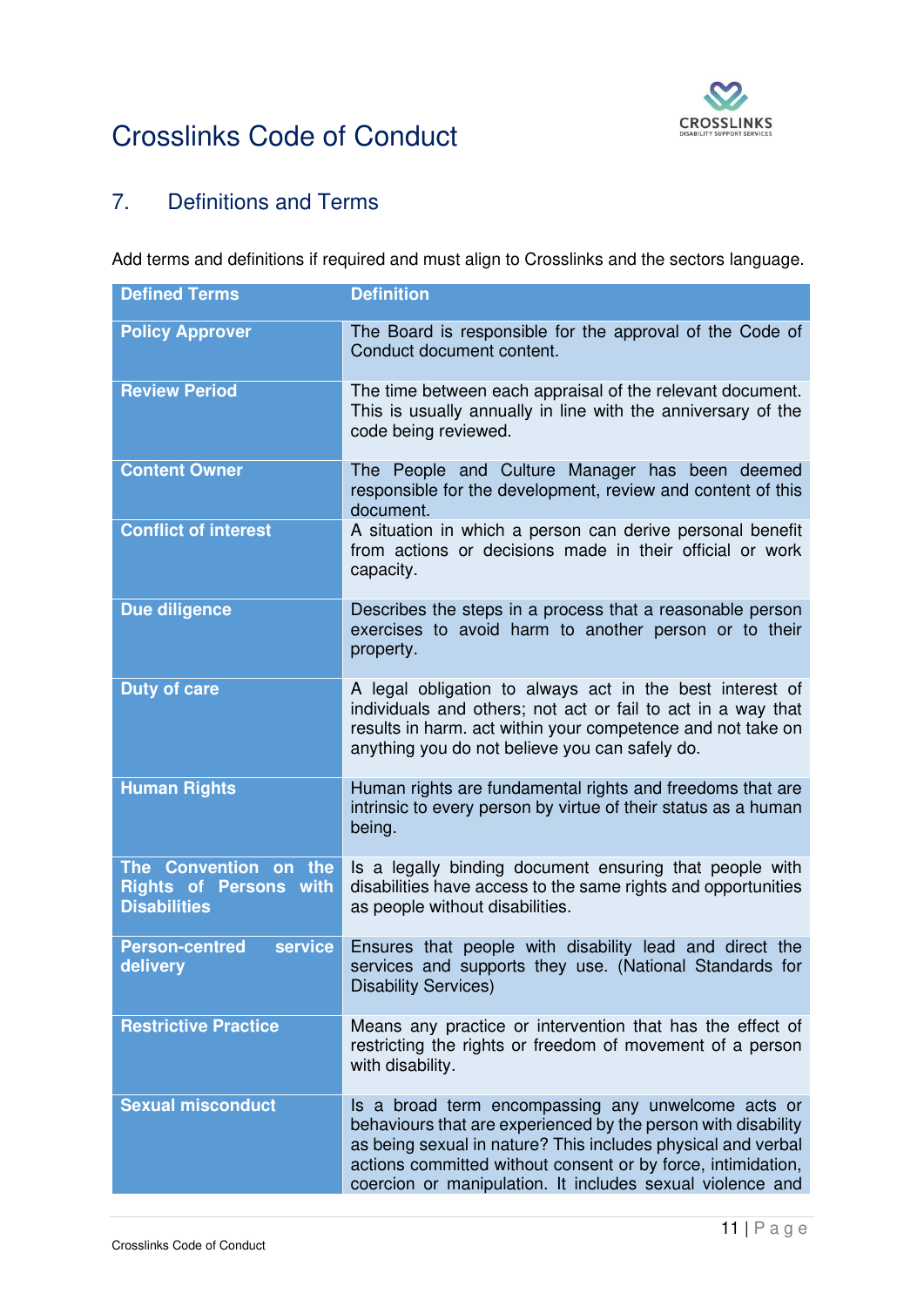

|                       | exploitation but is not limited to actions which constitute a<br>criminal offence.                                                                                                                                                                                                                                                                                                                                 |
|-----------------------|--------------------------------------------------------------------------------------------------------------------------------------------------------------------------------------------------------------------------------------------------------------------------------------------------------------------------------------------------------------------------------------------------------------------|
| <b>Sharp practice</b> | A range of practices involving unfair treatment or taking<br>advantage of people, including over-servicing, high pressure<br>sales and inducements. Some sharp practices may<br>undermine the integrity of NDIS providers, workers and/or<br>the NDIS sector. Although not necessarily unlawful, sharp<br>practices are considered unethical, dishonest and not in the<br>interests of the person with disability. |

#### 8. Further Information

If you have questions relating to this policy, please contact the relevant Executive or CEO.

# 9. Related Legislation, Regulatory Body or Related Document

| <b>Item</b>              | <b>Definition</b>                                                                                                                                                                                                                                                                                                                                                                                                                                                                                                                                                                                                                                                                                                                                                                                                                                                                                                                                                                                                            |
|--------------------------|------------------------------------------------------------------------------------------------------------------------------------------------------------------------------------------------------------------------------------------------------------------------------------------------------------------------------------------------------------------------------------------------------------------------------------------------------------------------------------------------------------------------------------------------------------------------------------------------------------------------------------------------------------------------------------------------------------------------------------------------------------------------------------------------------------------------------------------------------------------------------------------------------------------------------------------------------------------------------------------------------------------------------|
| <b>Legislation</b>       | National Disability Insurance Scheme (Code of Conduct)<br>$\bullet$<br>Rules 2018, which are NDIS rules made under the<br>National Disability Insurance Scheme Act 2013 (NDIS<br>Act).<br>Occupational Safety<br>and<br>Health<br>1994<br>Act<br>$\bullet$<br>(WA), Occupational Safety and Health Regulations 1996<br>(WA)<br>Age Discrimination Act 2004 (Cth)<br>$\bullet$<br>Disability Discrimination Act 1992 (Cth),<br>Racial<br>$\bullet$<br>Discrimination Act 1975 (Cth),<br>Sex Discrimination Act 1984 (Cth),<br>$\bullet$<br>Australian Human Rights Commission Act 1986 (Cth),<br>$\bullet$<br>and Equal Opportunity Act 1984 (WA).<br><b>SCHADS Award 2010</b><br>$\bullet$<br><b>National Employment Standards (NES)</b><br>$\bullet$<br>Fair Work Act 2009<br>$\bullet$<br><b>National Standards for Disability Services</b><br>$\bullet$<br>National Disability Insurance Scheme (Code of Conduct)<br>$\bullet$<br><b>Rules 2018</b><br>Convention on the Rights of Persons with Disabilities<br>$\bullet$ |
| <b>Regulatory Body</b>   | NDIS Quality and Safeguards Commission<br>$\bullet$<br>Fair Work Ombudsman<br>$\bullet$                                                                                                                                                                                                                                                                                                                                                                                                                                                                                                                                                                                                                                                                                                                                                                                                                                                                                                                                      |
| <b>Related Documents</b> | People and Culture Policy<br>$\bullet$<br><b>Risk and Compliance Policy</b><br>$\bullet$                                                                                                                                                                                                                                                                                                                                                                                                                                                                                                                                                                                                                                                                                                                                                                                                                                                                                                                                     |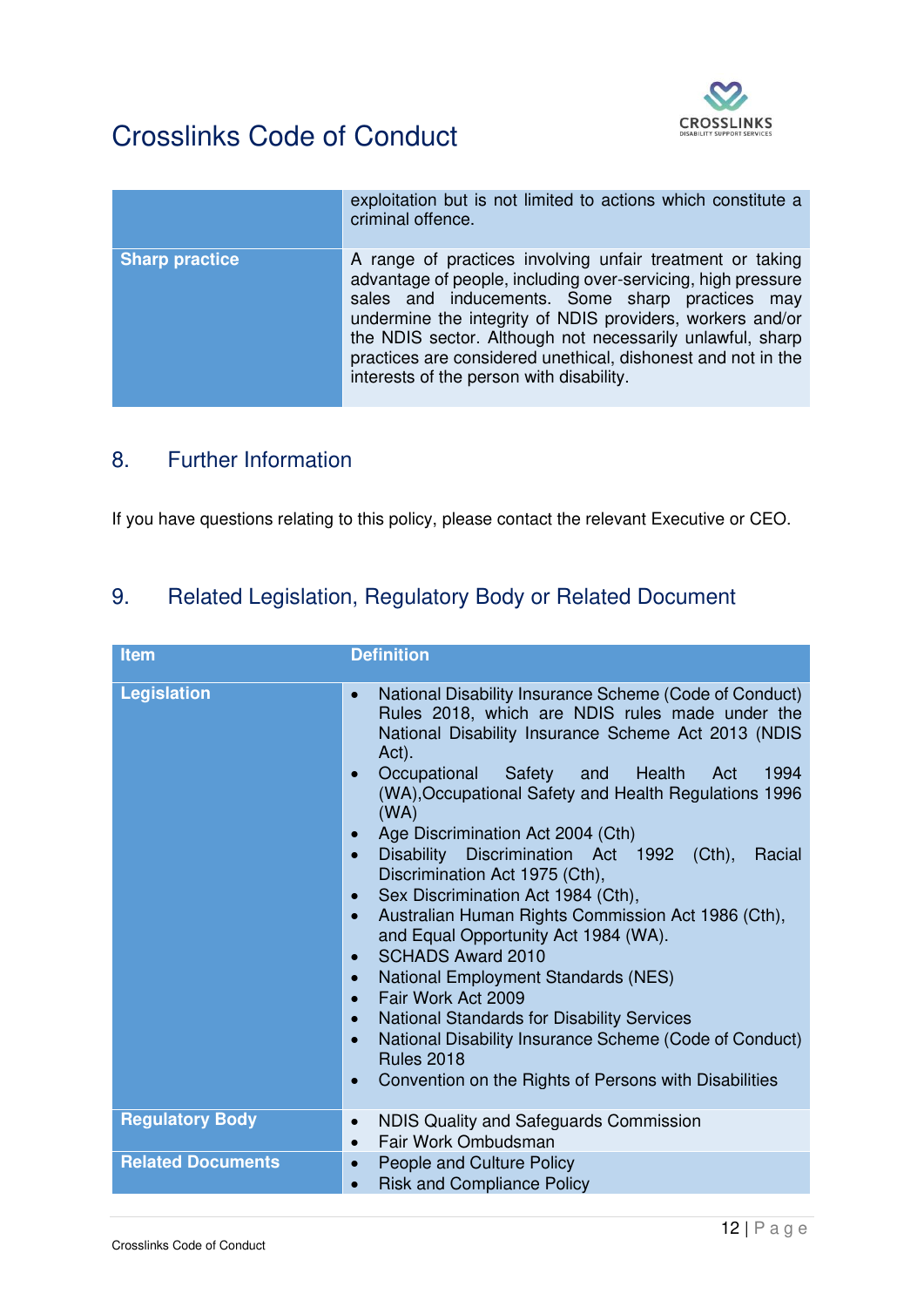

| <b>Financial Management Policy</b><br>$\bullet$             |
|-------------------------------------------------------------|
| <b>WHS Policy</b><br>$\bullet$                              |
| Quality and Safeguarding Policy<br>$\bullet$                |
| Performance and Development Procedure<br>$\bullet$          |
| Bullying, Harassment and Discrimination Policy<br>$\bullet$ |
| <b>Whistleblowing Policy</b><br>$\bullet$                   |
| <b>Risk Management Framework</b><br>$\bullet$               |
| <b>Risk Management Appetite</b>                             |

# 10. Approval History

| <b>Code of Conduct - Document Number POL001</b> |                  |                       |                                                                                                |  |  |  |
|-------------------------------------------------|------------------|-----------------------|------------------------------------------------------------------------------------------------|--|--|--|
| Role                                            | <b>Title</b>     | <b>Name</b>           | <b>Date</b>                                                                                    |  |  |  |
| <b>The Board</b>                                | Chairperson      | <b>Vicki Caudwell</b> | 8 June 2020                                                                                    |  |  |  |
| <b>The Board</b>                                | Chairperson      | <b>Vicki Caudwell</b> | 22 June 2021                                                                                   |  |  |  |
| <b>Version</b>                                  | <b>Date</b>      | <b>Amended by</b>     | <b>Notes</b>                                                                                   |  |  |  |
|                                                 | April 2020       | <b>Suzanne Woods</b>  | Draft<br>changes<br>to<br>include the<br><b>NDIS</b><br>standards and look<br>and feel.        |  |  |  |
| $\overline{2}$                                  | 29 April 2020    | Kate McBride          | Comments<br>and<br>suggestions<br>incorporated<br>from<br>GM - Operations by<br>Suzanne Woods. |  |  |  |
| 3                                               | 15 December 2020 | Suzanne Woods         | Update of legislation<br>references and new<br>policy.                                         |  |  |  |
| 4                                               | 28 May 2021      | <b>Suzanne Woods</b>  | Update to legislation<br>and Logo. No other<br>changes.                                        |  |  |  |
| <b>Review Period</b>                            | Annually         |                       |                                                                                                |  |  |  |
| <b>Next Review Date</b>                         | <b>June 2022</b> |                       |                                                                                                |  |  |  |
| <b>Policy Resolution</b>                        | 22 June 2022     |                       |                                                                                                |  |  |  |